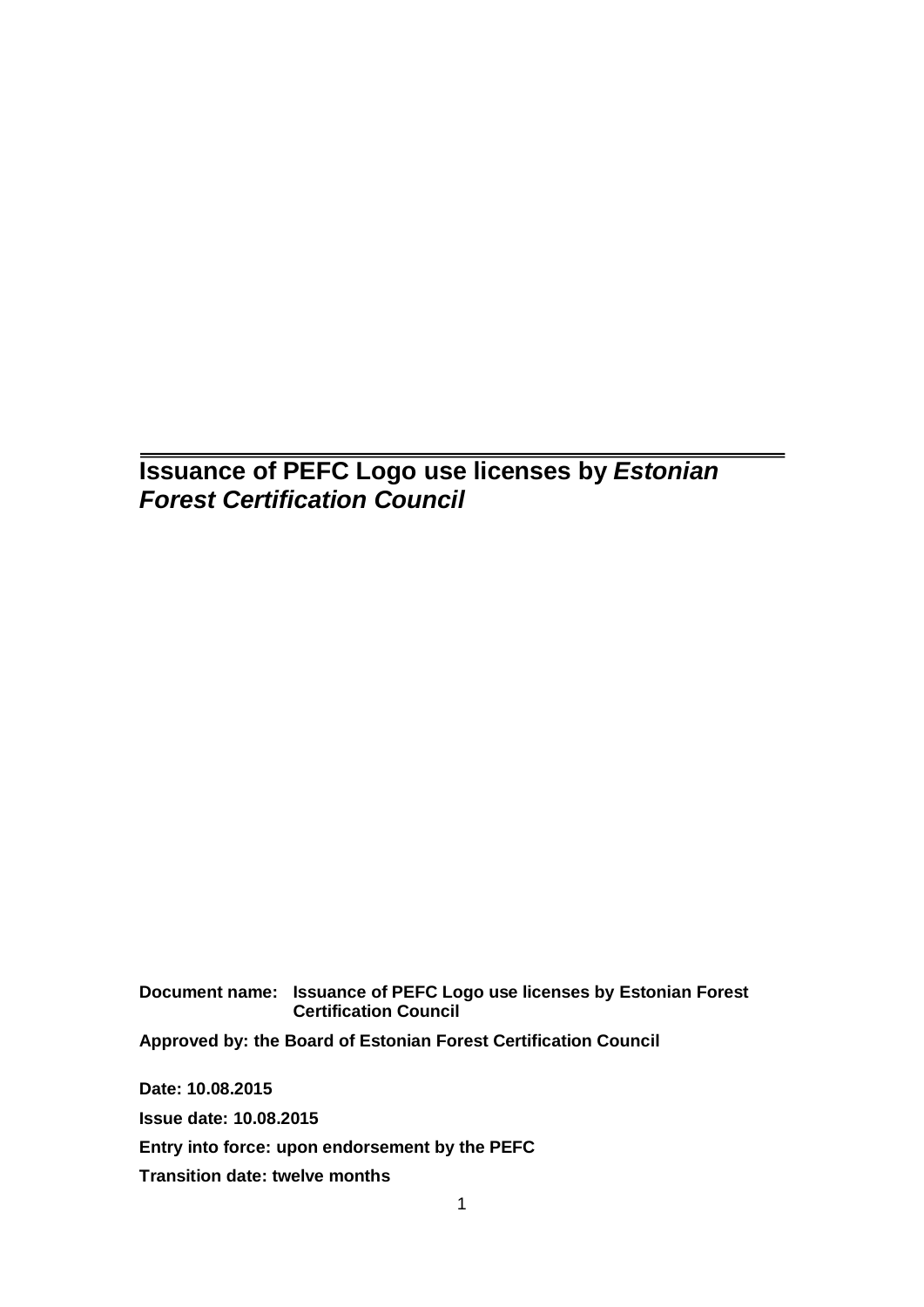### **Contents**

| 1              |  |  |
|----------------|--|--|
|                |  |  |
|                |  |  |
|                |  |  |
|                |  |  |
| $\overline{4}$ |  |  |
|                |  |  |
|                |  |  |
| 5              |  |  |
| 6              |  |  |

### TABLE OF APPENDICES:

| Appendix 1: PEFC Logo Usage Contract - Specimen     |
|-----------------------------------------------------|
| Appendix 2: Application for PEFC Logo usage license |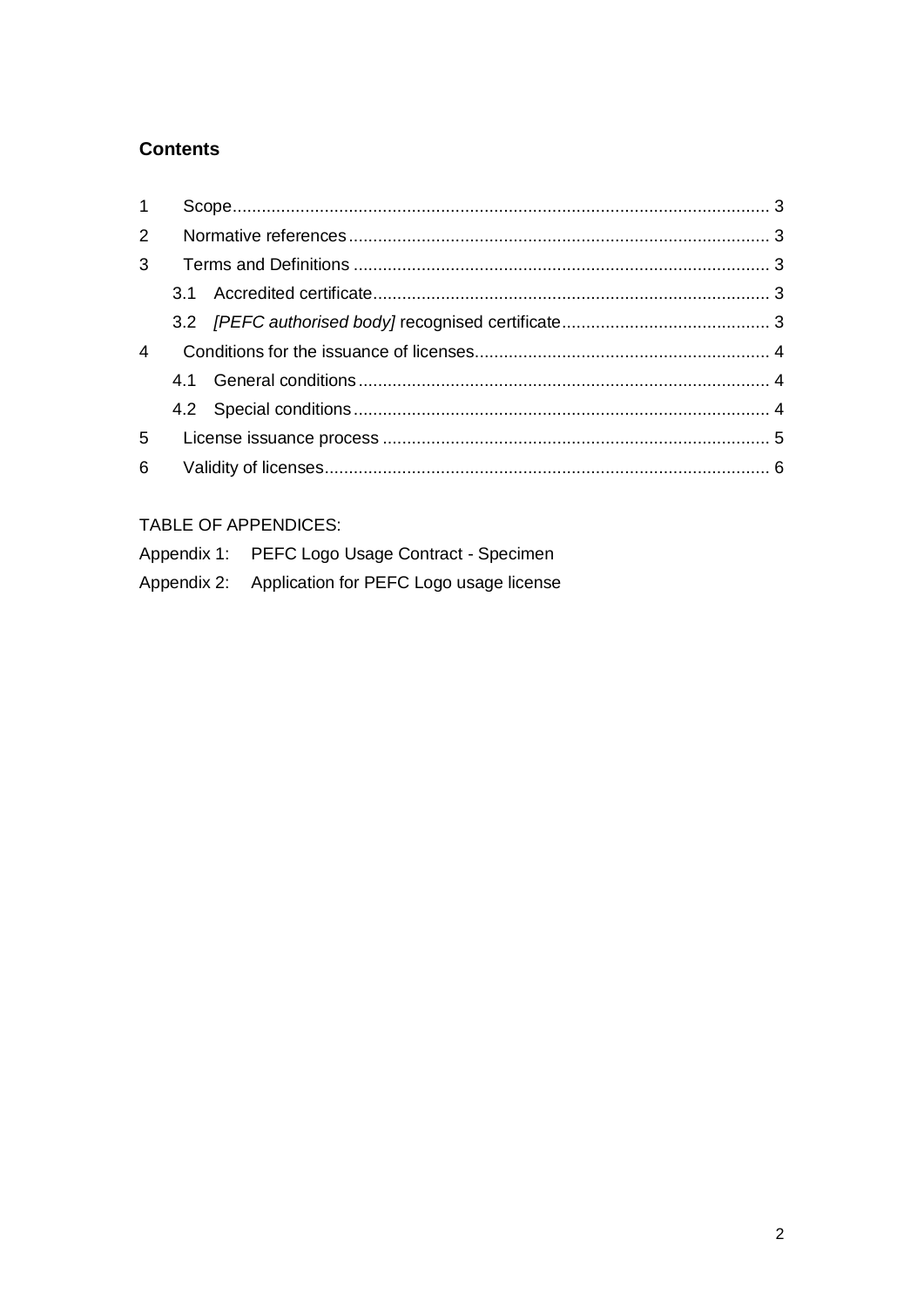#### **Introduction**

The PEFC Council (the Programme for the Endorsement of Forest Certification schemes) is a worldwide organisation promoting sustainable forest management through Forest Management certification, Chain of Custody certification and labelling of forest based products.

The PEFC logo and labels provide information relating to the origin of forest based products in sustainably managed PEFC certified forests, recycled and other noncontroversial sources.

The PEFC Logo can only be used based on a PEFC Logo usage license issued by the PEFC Council or a PEFC authorised body.

In *Estonia Estonian Forest Certification Council* is acting on the PEFC Council's behalf as PEFC authorised body, based on an administration contract signed with the PEFC Council in accordance with Guide PEFC GD 1004:2009.

#### <span id="page-2-0"></span>**1 Scope**

This *Guide* sets out the rules for the issuance of PEFC logo use licenses, hereafter "licenses", by Estonian Forest Certification Council to ensure legally compliant use of the PEFC Logo in accordance with the PEFC Logo usage rules – requirements, PEFC ST 2001:2008 v2.

*Estonian Forest Certification Council* is authorised by the PEFC Council to issue licenses to entities located in *Estonia* and sites in other countries, participating in a multi-site Chain of Custody certification with the central office being in *Estonia.*

#### <span id="page-2-1"></span>**2 Normative references**

PEFC ST 2001:2008 v2, *PEFC Logo usage rules – Requirements*

PEFC GD 1004:2009, *Administration of PEFC Scheme*

#### <span id="page-2-2"></span>**3 Terms and Definitions**

#### <span id="page-2-3"></span>**3.1 Accredited certificate**

A certificate issued by a certification body within the scope of its accreditation, which bears the accreditation body's symbol.

#### <span id="page-2-4"></span>**3.2** *Estonian Forest Certification Council* **recognised certificate**

- *a)* a valid, **accredited** Forest Management certificate of a certification body notified by EMSN, issued against PEFC National Forest Management Standard for Estonia to an entity registered in Estonia*.*
- b) a valid, **accredited** Chain of Custody certificate of a certification body notified by *Estonian Forest Certification Council,* issued against the international PEFC Chain of Custody standard PEFC ST 2002:2013, Chain of Custody of Forest Based Products – Requirements to an entity registered in *Estonia.*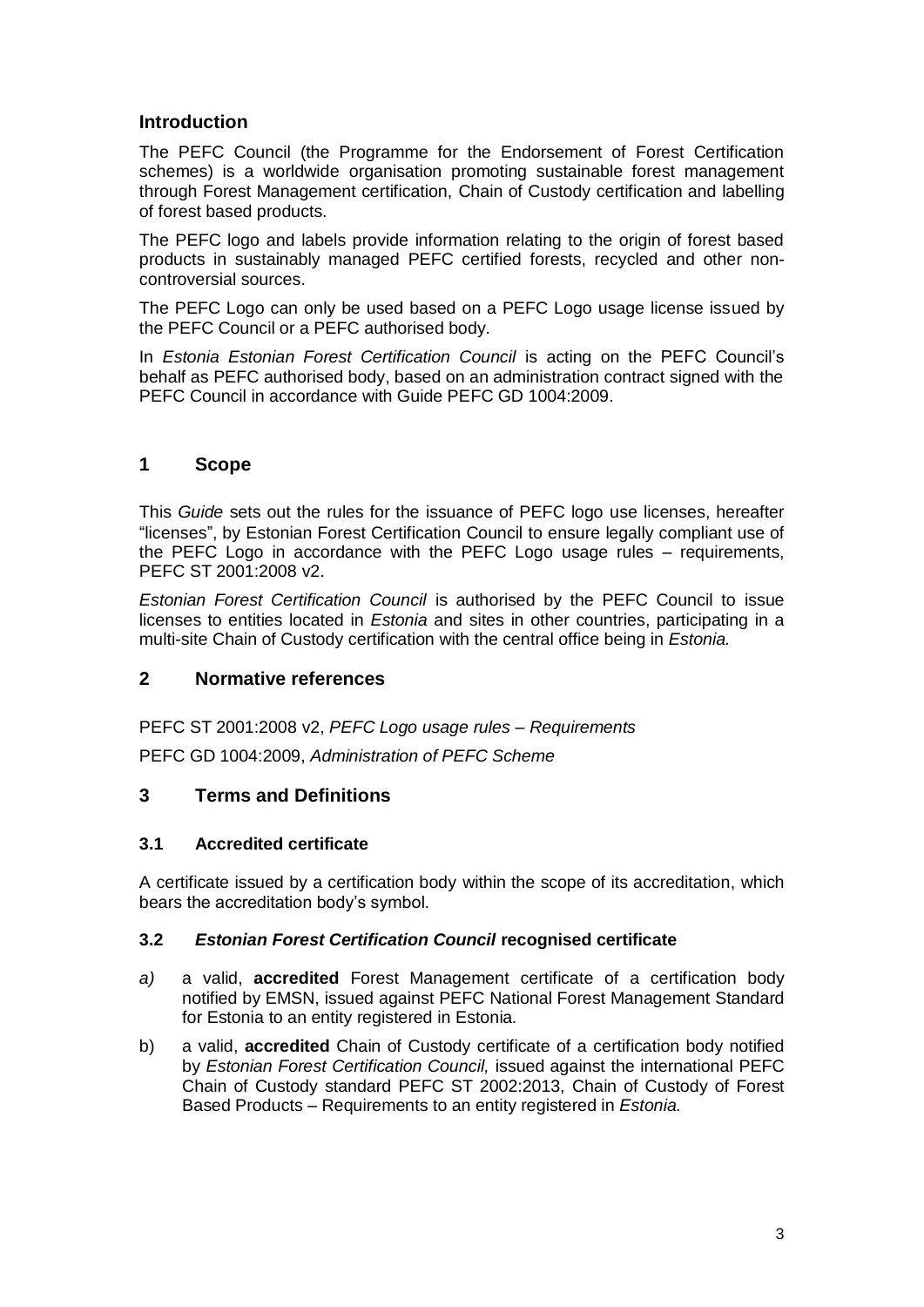#### <span id="page-3-0"></span>**4 Conditions for the issuance of licenses**

#### <span id="page-3-1"></span>**4.1 General conditions**

An entity applying for the license shall

- a) be a legal entity,
- b) agree that the entity's identification and other information as specified by the *Estonian Forest Certification Council* are publicly available on the web based PEFC Information Register.

#### <span id="page-3-2"></span>**4.2 Special conditions**

**User group B:** Forest owners/managers, shall

- a) hold a *Estonian Forest Certification Council* recognised Forest Management certificate, issued against a version of *PEFC national forest management standard for Estonia* that is endorsed by the PEFC Council*,*
- b) sign a PEFC Logo Use Contract with *Estonian Forest Certification Council* (Appendix 1).

**User group C:** Forest related industries, shall

- a) hold a *Estonian Forest Certification Council* recognised Chain of Custody certificate, issued against PEFC Chain of Custody standard PEFC ST 2002:2013 *that is endorsed by the PEFC Council*,
- b) sign a PEFC Logo Use Contract with *Estonian Forest Certification Council* (Appendix 1).

The holder of multisite Chain of Custody certification with the central office being in *Estonia* can apply for a multi-license covering the whole or a part of the scope of the multi-site certification provided that:

- a) the central office and the sites are a part of a single legal entity or
- b) the central office and the sites are a part of a single company with a single management and organisational structure.

**User group D:** Other users, shall

- a) identify the purpose of the PEFC logo use, which does not conflict with the objectives and good name of the PEFC Council,
- b) be registered in *Estonia,*
- c) sign a PEFC Logo Use Contract with *Estonian Forest Certification Council* (Appendix 1).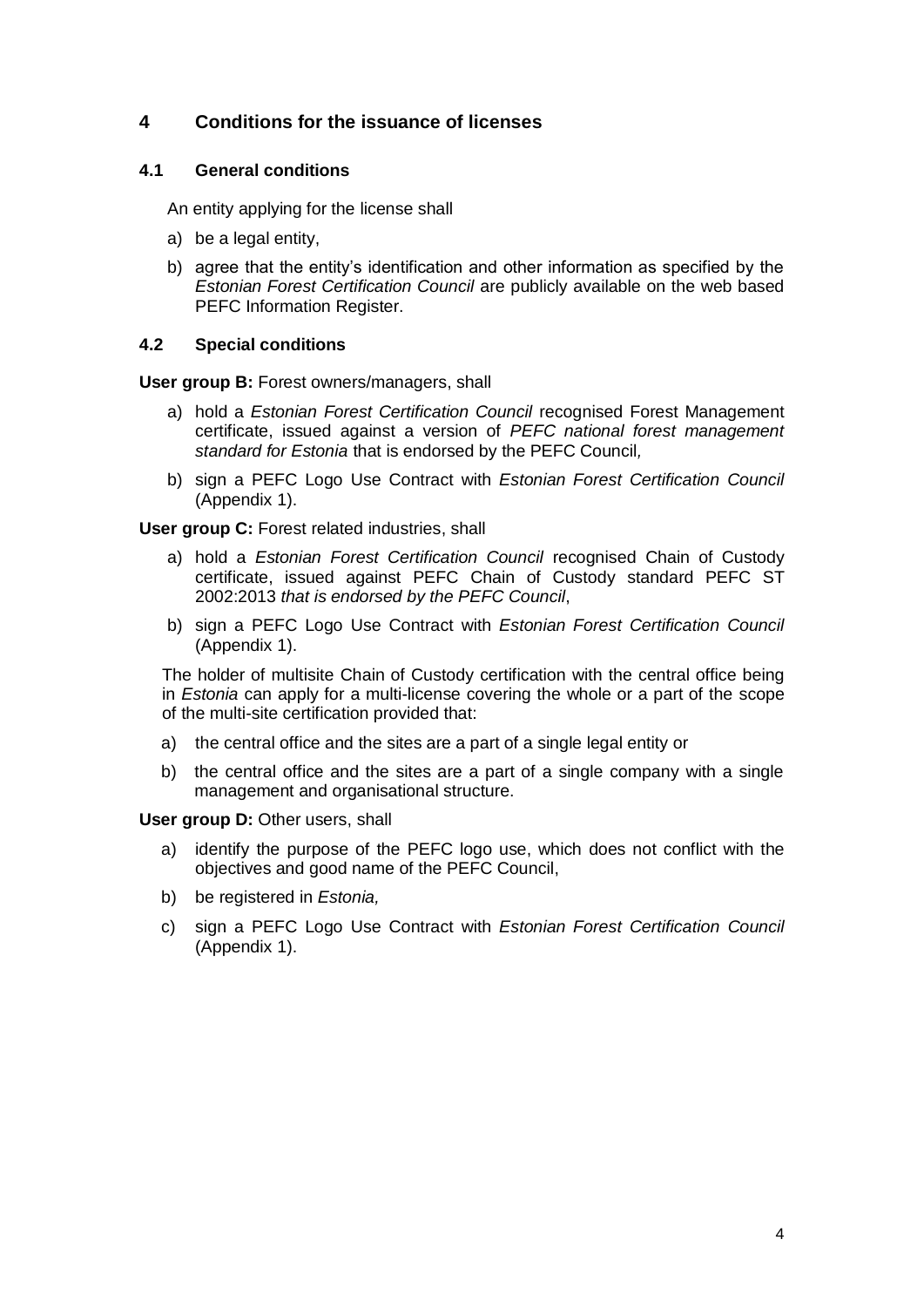#### <span id="page-4-0"></span>**5 License issuance process**

Figure 1 : License issuance process

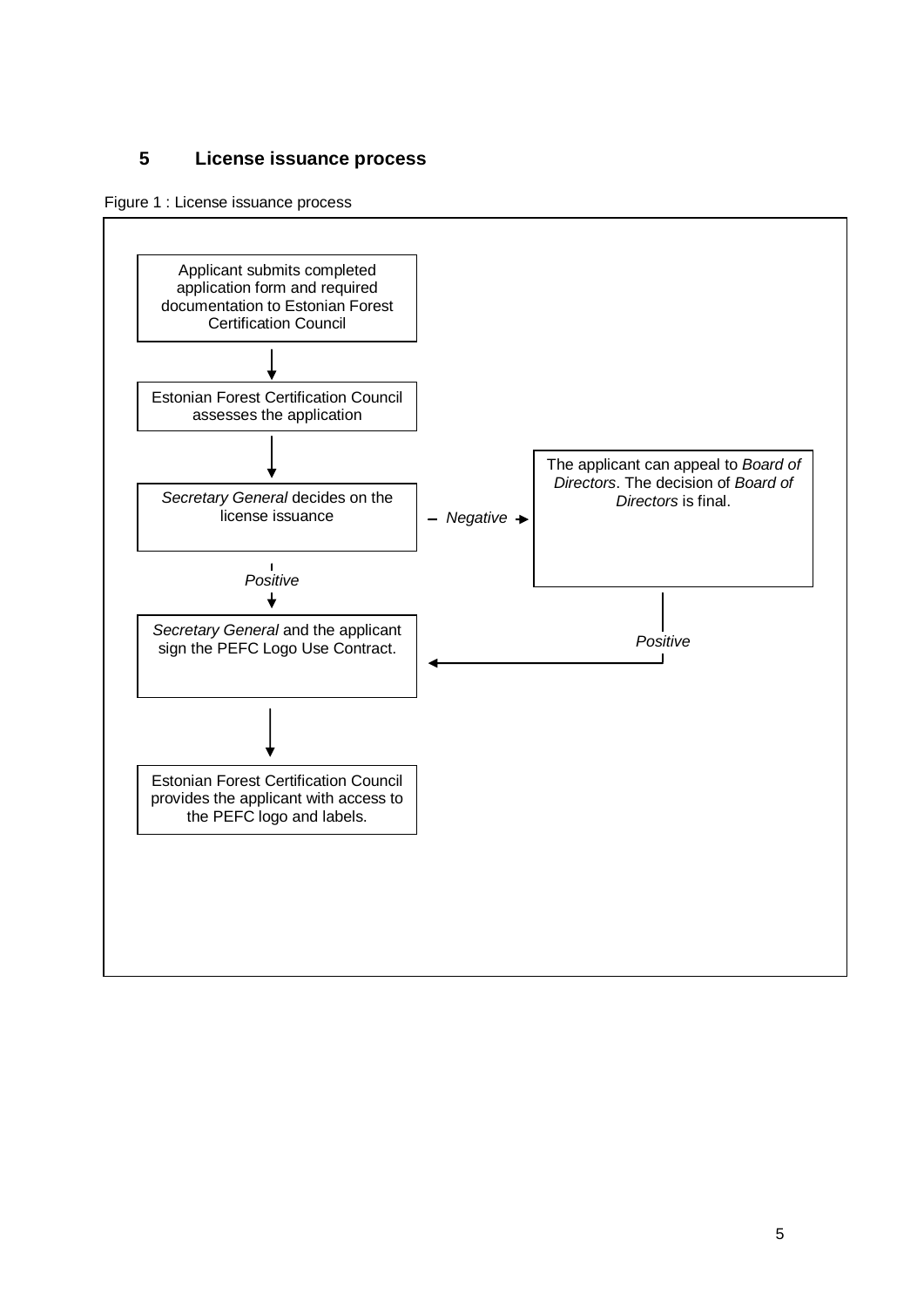#### <span id="page-5-0"></span>**6 Validity of licenses**

Licenses are valid for the following time periods:

- a) **User group B:**
	- Validity of the Estonian Forest Certification Council recognised Forest Management certificate, and
	- Validity of the PEFC Council endorsement of the version of *the PEFC national forest management standard for Estonia* the certificate was issued against.

#### b) **User group C:**

- Validity of the PEFC Chain of Custody
- c) **User group D:** Validity of the contract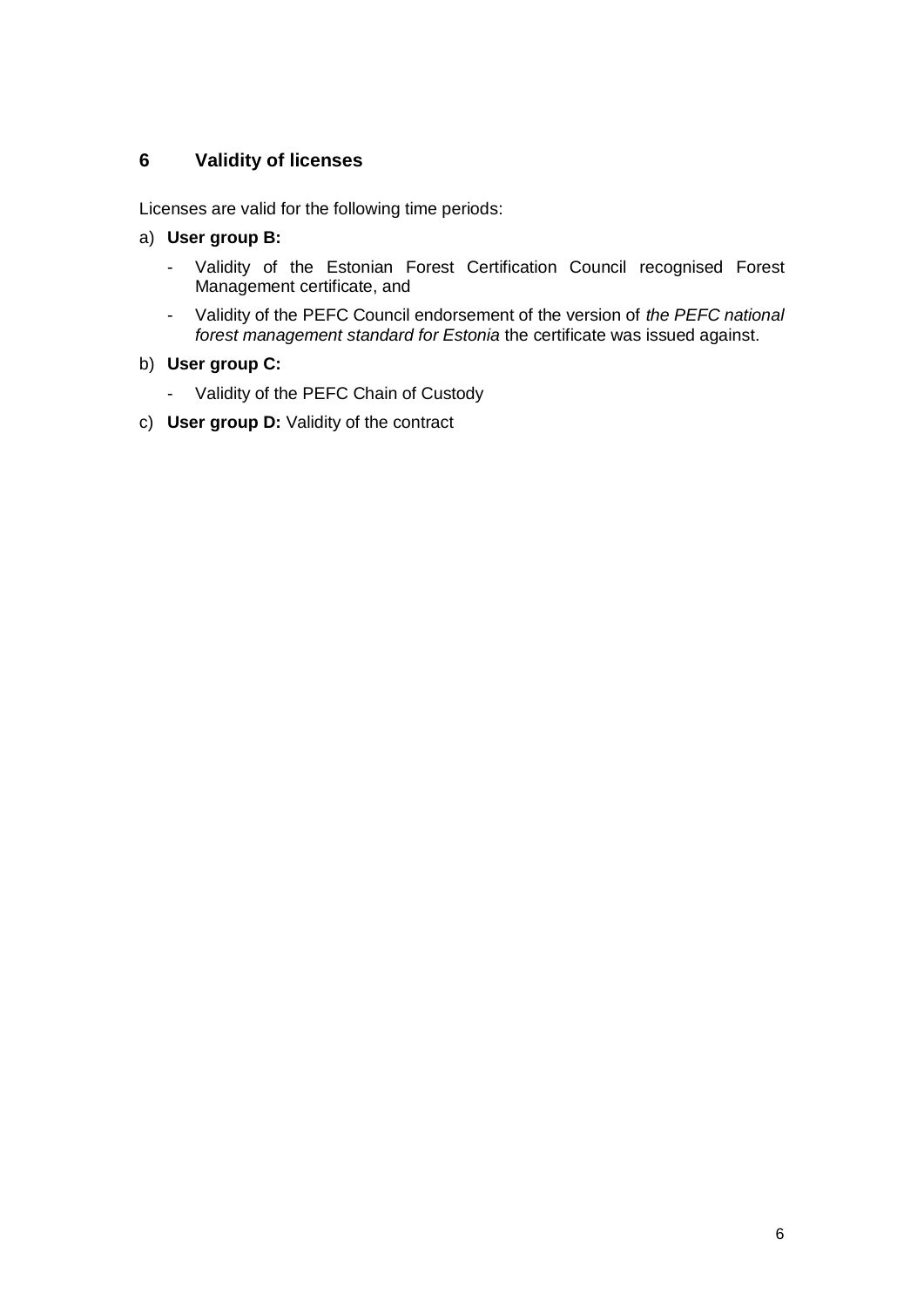**Appendix 1**

### *PEFC Logo Use Contract*

Between

**(1) Estonian Forest Certification Council**, having its registered office at *Mustamäe tee 50, Tallinn, 10621, Estonia*

#### And

**(2)** *[Logo user]*, hereafter the "logo user", having its registered office at *[address].*

Whereas the logo user is a logo user in the User Group *[name of the User Group (i.e. B – Forest owners/managers, C – Forest related industries or D – Other users)]* as defined in the PEFC Logo Use Rules, including the following sites:

#### *[list of sites]*

Whereas the PEFC Council is the owner of and has the copyright on the PEFC logo, which is a registered trademark;

Whereas Estonian Forest Certification Council is acting in Estonia on behalf of the PEFC Council;

Whereas the logo user is to be granted a PEFC logo license with the number *PEFC19-...-…* and to be allowed to use the PEFC logo according to the PEFC Logo Use Rules;

Now, therefore the above said parties agree to the following:

#### **Article 1: Definitions:**

1. The PEFC Logo Use Rules

This is set of requirements for the use of the PEFC Logo defined in PEFC ST 2001:2008, which forms part of the contractual documentation. The latest edition of PEFC ST 2001:2008 (including any amendment) or the document which replaces PEFC ST 2001:2008 applies.

#### **Article 2: Copyrights to the PEFC logo**

1. For the avoidance of any doubt, the PEFC logo is copyrighted material and a registered trademark owned by the PEFC Council. The initials "PEFC" are also registered and covered by copyright. Unauthorised use of this copyrighted material is prohibited and may lead to legal action. The use of the PEFC logo is regulated and governed by the PEFC Council, and by *Estonian Forest Certification Council* in *Estonia* on the PEFC Council's behalf*.*

## **ECIME**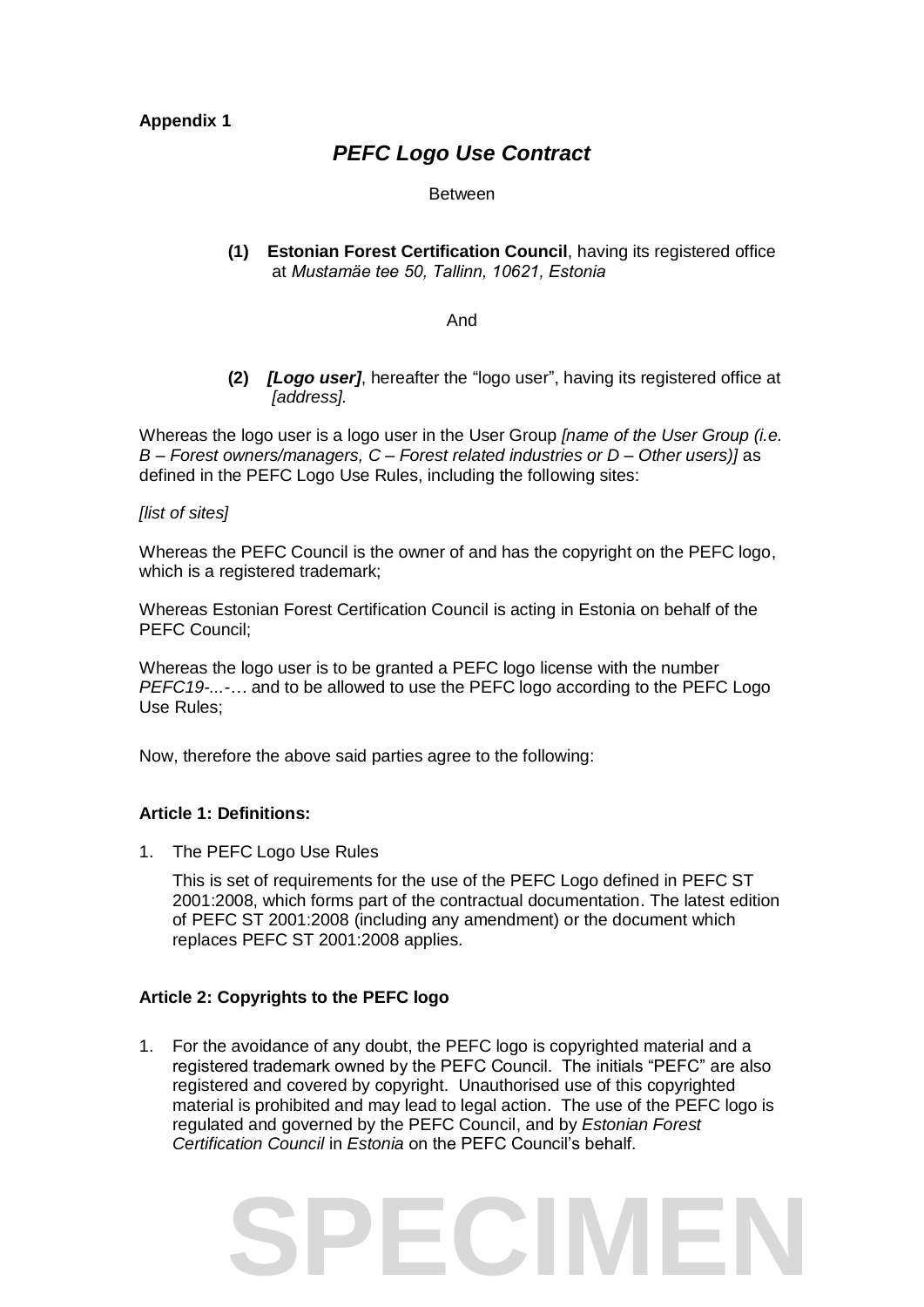#### **Article 3: Responsibilities of the Logo User**

- 1. The logo user is obliged to use the PEFC logo in accordance with the PEFC Logo Use Rules.
- 2. The logo user is obliged to inform *Estonian Forest Certification Council*  immediately and truthfully on any changes concerning logo user's identification data and certified status in case of logo user group B and C.

#### **Article 4: Responsibilities of** *Estonian Forest Certification Council*

- 1. *Estonian Forest Certification Council* is obliged to provide the logo user with access to the PEFC logo and labels within two weeks after this contract was signed by the logo user and *[PEFC authorised body]*.
- 2. *Estonian Forest Certification Council* is obliged to inform the logo user on any change of the regulations and documentation concerning PEFC logo use, which affects this contract.

#### **Article 5: Penalty**

- 1. In case of a logo use by the logo user which is not in accordance with the PEFC Logo Use Rules or this contract, *Estonian Forest Certification Council* may impose, in case of user group B and C, a contractual penalty of an amount being one-fifth the market value of the products to which the logo use relates, unless the logo user proves that such unauthorised use was unintentional. In the latter case the penalty will be limited to *12309 euros.*
- 2. *Estonian Forest Certification Council* has the right to alter the amount of the penalty demanded for use of the PEFC logo in contravention of the contract. The change shall come into effect three months after the *Estonian Forest Certification Council* has informed the logo user, in writing, of the change.

#### **Article 6: Contract Termination**

- 1. Either party may terminate this contract with three-month prior notice by registered letter.
- and notification of the temporary revocation of the contract. The temporary<br>revocation shall remain in effect for a maximum period of one month after the<br>logo user has provided an explanation concerning the suspected misus 2. *Estonian Forest Certification Council* may revoke this contract temporarily with immediate effect while a suspicion of contravention of the contract or the PEFC Logo Use Rules is being investigated. In case of suspicion, *Estonian Forest Certification Council* shall send the logo user a written request for an explanation and notification of the temporary revocation of the contract. The temporary revocation shall remain in effect for a maximum period of one month after the logo user has provided an explanation concerning the suspected misuse to *Estonian Forest Certification Council*, which will examine the matter. *Estonian*  of the contract when the logo user has implemented corrective measures approved by *Estonian Forest Certification Council* and *Estonian Forest Certification Council* notification that this has been done.
- 3. *Estonian Forest Certification Council* may terminate the contract with immediate effect if there are reasons to believe that any of the terms of the contract or the PEFC Logo Use Rules are not being adhered to.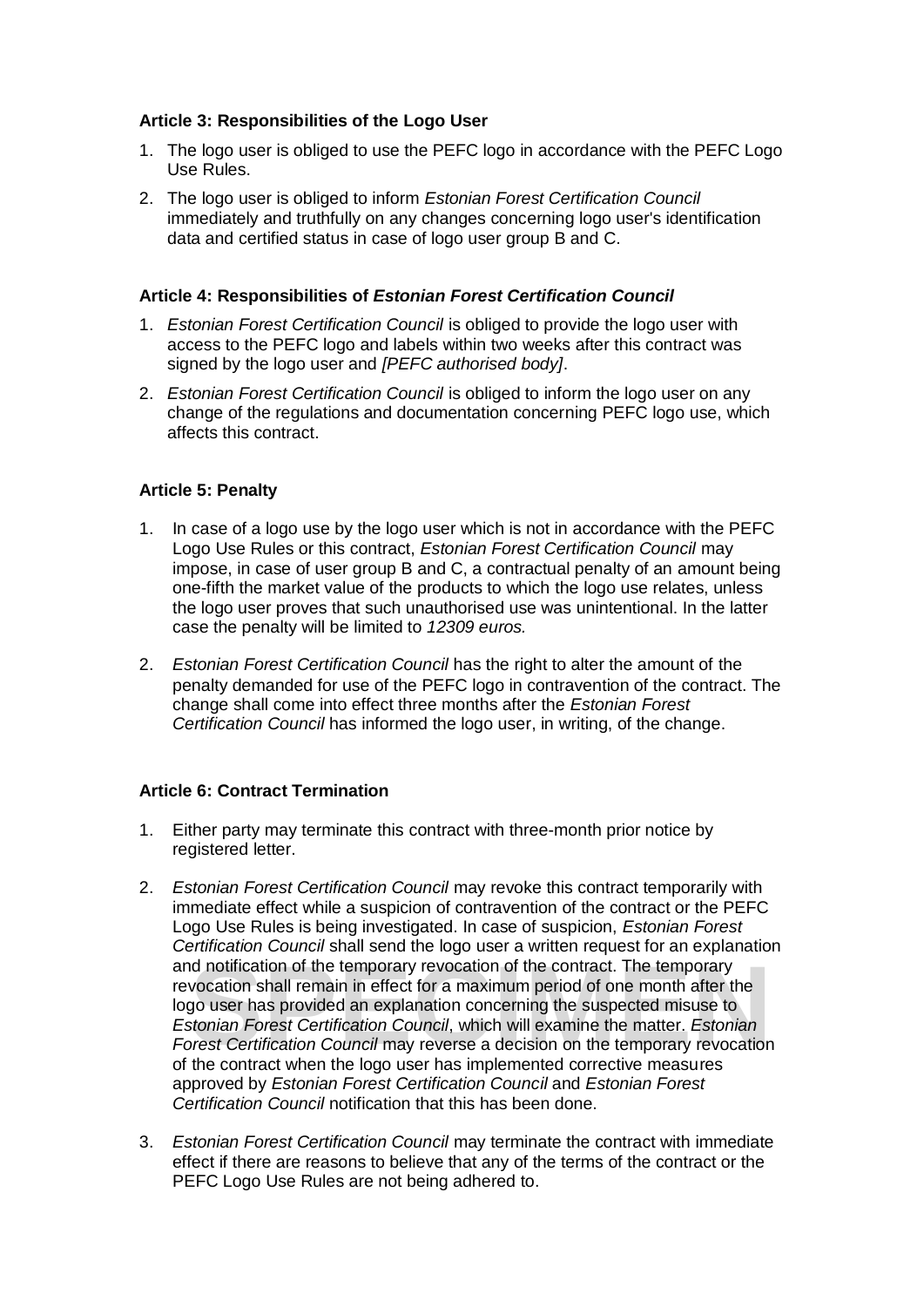- 4. Withdrawal, suspension or expiry of the PEFC recognised Forest Management certificate, in case of logo user group B, or PEFC recognised Chain of Custody certificate, in case of logo user group C, will result in automatic termination of the contract with effect on the same date as the withdrawal, suspension or expiry of the Forest Management or the Chain of Custody certificate.
- 5. Withdrawal, suspension or expiry of the PEFC Council endorsement of the PEFC national forest management standard for Estonia, in case of logo user group B will result in automatic termination of the contract with effect on the same date as the withdrawal, suspension or expiry of the endorsement by the PEFC Council.
- 6. *Estonian Forest Certification Council* is not obliged to pay compensation for any costs or other damages which the temporary revocation or termination causes to the logo user.

#### **Article 7: Reporting and Presentation**

- 1. *Estonian Forest Certification Council* is permitted to make the logo user's identification data and information concerning the certification status publicly available on the web based PEFC Council Information Register.
- 2. In case of logo user group C, the logo user shall provide *Estonian Forest Certification Council*, immediately after each audit, with a summary of the onproduct use of the PEFC logo by the logo user, broken down by product, product category, production unit or similar, to the degree of accuracy that the Chain of Custody system used by the logo user permits. In addition the logo user shall supply the *Estonian Forest Certification Council* with a detailed, free form account of any off-product use of the PEFC logo.
- 3. In case of logo user group D, the logo user shall provide *Estonian Forest Certification Council* with an annual report containing a free form account of the off-product use of the PEFC logo.

#### **Article 8: Validity of the Contract**

1. The contract enters into force when it was signed by the logo user and *Estonian Forest Certification Council.* 

#### **Article 9: Other terms of the contract**

1. *Estonian Forest Certification Council* reserves the right to carry out (by itself or to commission a third party to act on its behalf) an on-site inspection of the logo user's operations, if it has received a complaint by third party, or if *Estonian Forest Certification Council* has reasons to believe that the contract is being contravened. The logo user shall bear responsibility for the costs of said inspection and any other detrimental effects.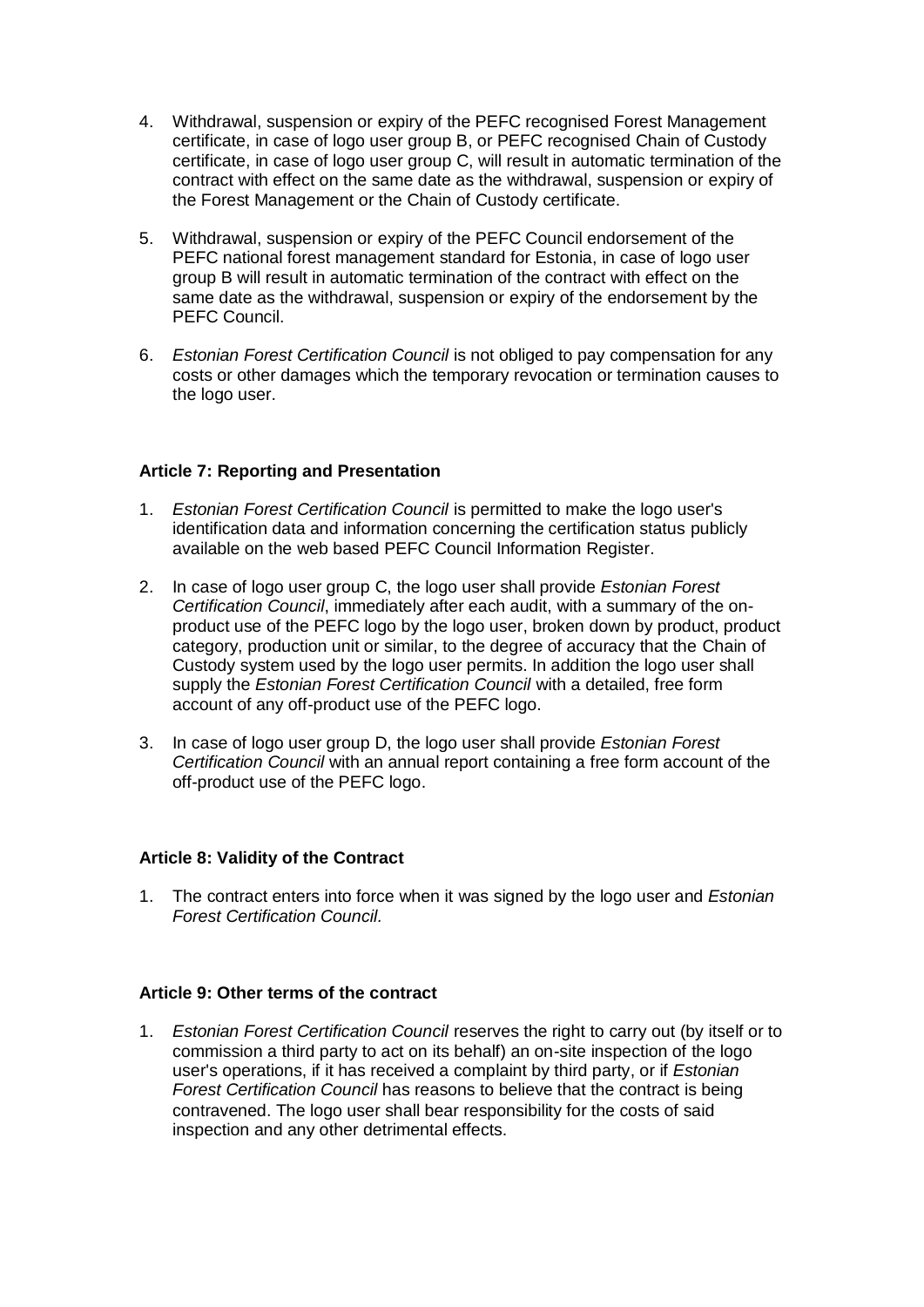- **Article 10: Arbitration**<br>1. This contract is subject to Republic Of Estonia law. 1. This contract is subject to Republic Of Estonia law.
- 2. Any disputes arising out of this agreement shall be finally and exclusively settled by the courts of *Tallinn District Court*

Signed in duplicate.

In a contract on the line on  $\ln$  on  $\ln$ 

For and on behalf of For and on behalf of For and on behalf of For and on behalf of Format on behalf of  $IPEFC$  authorised body and Format on the logo user *[PEFC authorised body]* 

# **PECIME**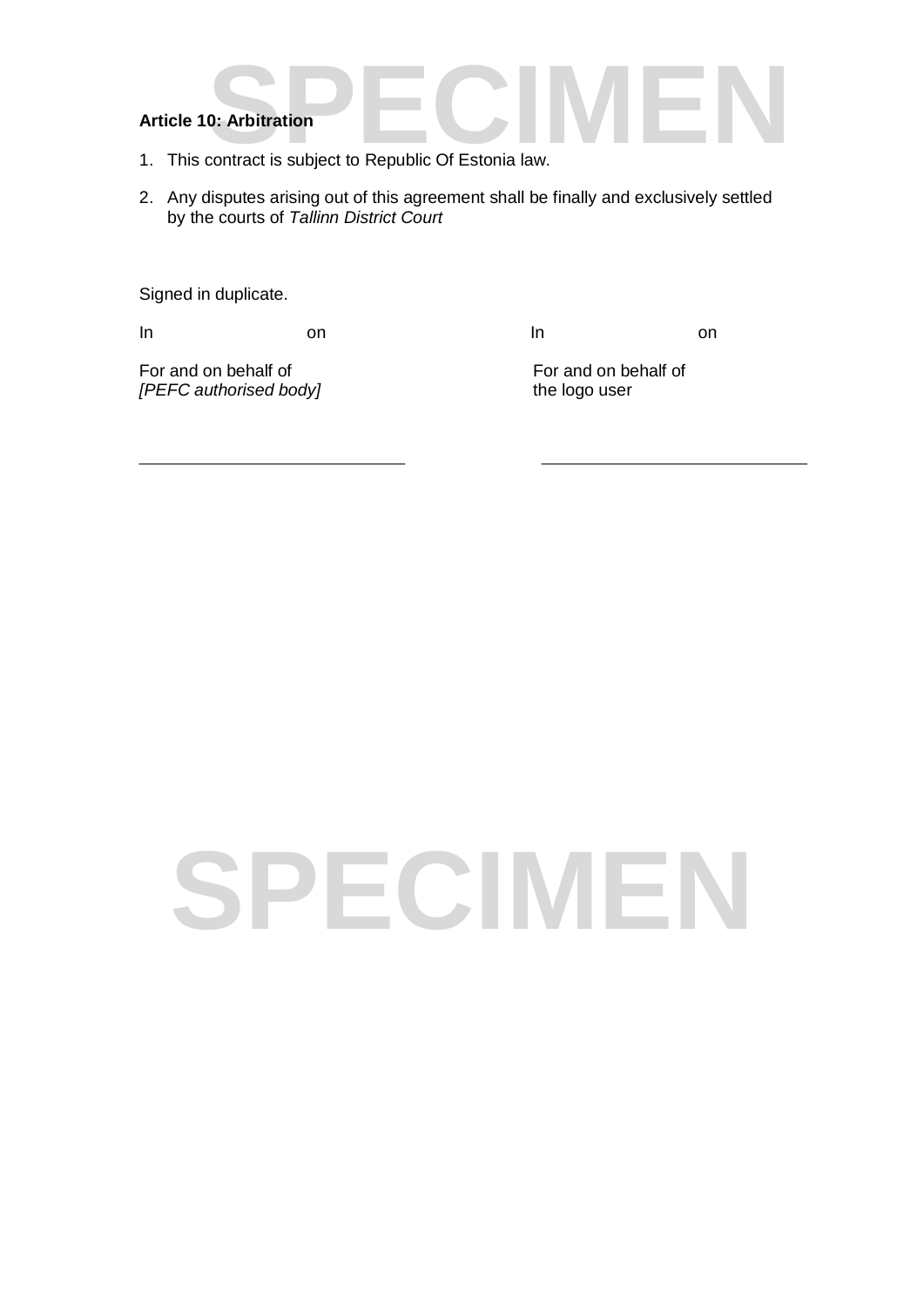**Appendix 2**

## **APPLICATION FOR PEFC LOGO USE LICENSE**

## *I. Applicant's Identification Data*

| <b>Organisation name</b> |                |             |  |
|--------------------------|----------------|-------------|--|
|                          | Street, No.    |             |  |
| <b>Address</b>           | City           | Zip         |  |
|                          | <b>Country</b> |             |  |
| <b>Contact person</b>    |                |             |  |
| <b>Telephone</b>         |                | Fax         |  |
| E-mail                   |                | <b>Http</b> |  |

In case of application for multi-license covering several sites, the application shall include identification and contact details of all sites for which the application is made.

## *II. Applicant's Logo User Group*

*(only one category can be marked in single application)*

|                              |                                 | Holder of an individual Forest Management certificate       |
|------------------------------|---------------------------------|-------------------------------------------------------------|
| IB.                          | <b>Forest owners / managers</b> | □ Central office of a Group Forest Management certification |
|                              |                                 | Participant in a Group Forest Management certification      |
|                              |                                 | Chain of Custody certificate holder                         |
| C. Forest related industries |                                 | Participant in a multi-site Chain of Custody certification  |
|                              |                                 | Application for multi-license covering several sites        |
|                              | <b>Other Users</b>              |                                                             |

## *III. Information and Documents for Application Processing:*

| Certificate number (if group B or C)                                                                                                                                                                                                                                                                                                                                                                                 |  |  |  |
|----------------------------------------------------------------------------------------------------------------------------------------------------------------------------------------------------------------------------------------------------------------------------------------------------------------------------------------------------------------------------------------------------------------------|--|--|--|
| Certificate expiry date (if group B or C)                                                                                                                                                                                                                                                                                                                                                                            |  |  |  |
| <b>Certification body</b> (if group B or C)                                                                                                                                                                                                                                                                                                                                                                          |  |  |  |
| Documents required for processing the application:                                                                                                                                                                                                                                                                                                                                                                   |  |  |  |
| $\Box$ Copy of the PEFC certificate (if group B or C)<br>□ Copy of the confirmation of participation in Group Forest Management certification or multi-site<br>Chain of Custody (group B or C, if applicable)<br>$\Box$ List of all sites covered by the application, including full contact details <i>(if application for multi-</i><br>license, group C)<br>Signed free form explanation of the intended logo use |  |  |  |

## *IV. Self-Declaration:*

I hereby confirm that:

- I have read Estonian Forest Certification Council regulations concerning PEFC logo use and accept them,
- the data included in this application is complete and correct.

Signature of applicant's representative